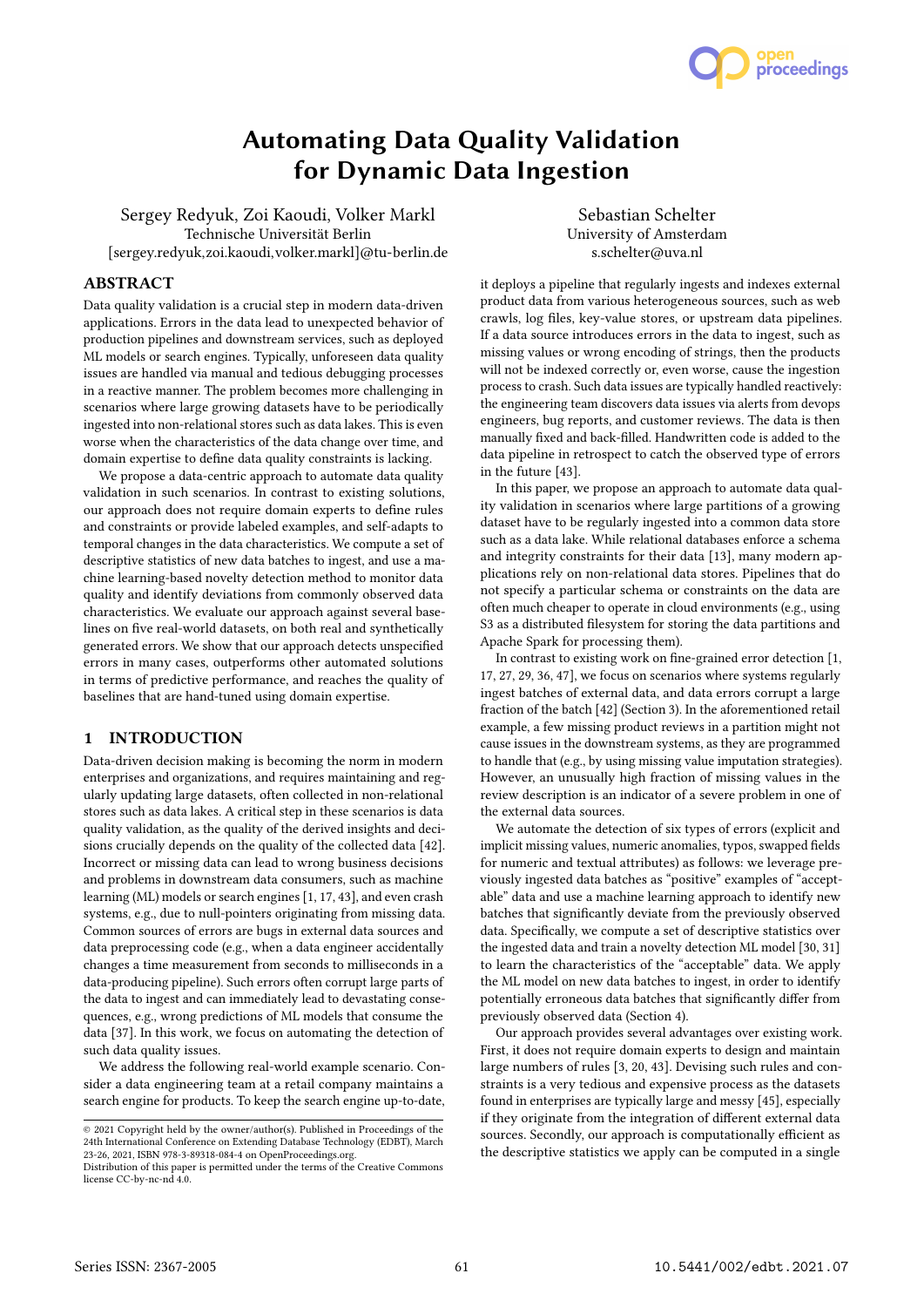pass over the data. Our novelty detection model has a low number of parameters to optimize. Finally, our automated approach performs well in cases where the data characteristics change over time, in contrast to rule- and constraint-based approaches [20, 43] that require a manual redefinition of rules and constraints.

We evaluate our approach by comparing its predictive performance to automated and hand-tuned variants of the following state-of-the-art solutions: Tensorflow Data Validation [6], Deequ [43], and statistical testing [32, 41]. Then, we evaluate the sensitivity of our approach towards six types of errors (explicit and implicit missing values, numeric anomalies, typos, swapped fields on numeric and textual attributes) and the predictive performance under various error magnitudes (1, 5, 10, 20, . . . , 80%) in a controlled environment for datasets with synthetically generated errors. Finally, we evaluate the detection quality of our approach over time, as (a) the size of the training set for the novelty detection algorithm grows continuously, and (b) its data characteristics change over time. In summary, we make the following contributions:

- We propose an approach to automate data quality validation for data that is periodically ingested into non-relational stores. In contrast to existing solutions, our approach does not require domain experts to define rules or labeled examples, and self-adapts to temporal changes in the data characteristics (Sections 3 & 4);
- We discuss how to apply our approach efficiently via a noveltydetection ML model trained on data quality metrics of the data (Section 4);
- We evaluate our approach against existing baselines on five real-world datasets with real and synthetically generated errors. We find that our approach detects the unspecified errors in many cases under varying error magnitudes, outperforms other automated solutions in terms of predictive performance, and reaches the ROC AUC score of baselines hand-tuned with domain expertise (Section 5).

## 2 BACKGROUND

In the context of this work, we understand data quality validation as the process of checking that the input data meet the needs of a data-driven application or its underlying business process, where these specific needs are either formulated explicitly with the data standards and policies or assumed implicitly by the application logic. The concept of data quality is broadly defined as a measure of the fitness of the data to their intended uses and purposes [11]. To identify how well the data fit for the intended purpose, the wast body of knowledge [5] suggests several data quality dimensions, such as data *accuracy* (the degree to which the data correctly represent the real-world entity it models), completeness (the degree to which the data contain the necessary attributes to model the entity), validity (the degree to which the data are stored or represented in a format that is consistent with the domain of values), and others. In practice, data quality is assessed with a set of quantitative metrics that are associated with the aforementioned data quality dimensions. In this section, we briefly introduce the data quality metrics that we leverage in our approach and the machine learning-related background for novelty detection.

Data quality metrics. We consider several quantitative statistics that can be used to identify data quality issues [18]: (i) completeness - the ratio of non-missing values to the number of records in the data;  $(ii)$  the number of distinct values;  $(iii)$  statistics for numeric data types, such as maximum, mean, minimum, and standard deviation,  $(iv)$  the ratio of occurrence for the most frequent value, etc. These statistics are commonly used in database engines, for data profiling and data quality validation [18] to summarize data of interest and often act as a proxy for the state of data quality. Furthermore, most of the statistics can be cheaply computed in a single scan over the data, except for the number of distinct values and the ratio of the most frequent value, which are typically approximated with the hyperloglog and the count-min sketches respectively [8, 12].

Novelty Detection. Novelty detection is a machine learning technique that aims to identify new patterns and signals that were not present in the training data [30]. It is closely related to anomaly detection as both techniques look for patterns in data that do not conform to the expected behavior [7]. The difference is that anomaly detection assumes that outliers are already present in the training data. In contrast, novelty detection is designed for cases where we only have access to "positive" examples.

Novelty detection is a form of one-class classification [46] (due to the absence of negative examples). Novelty detection algorithms model the data and check whether previously unseen data points resemble the characteristics of the modeled data (i.e., inliers) or deviate from the expected behavior (i.e., outliers). The decision whether or not a new object (i.e., data point) is an outlier against a set of known objects follows the continuity assumption (i.e., two data points that are close in the feature space represent two objects with the resemblance in real life) and usually focuses on distance measures. Common example algorithms in this area are one-class SVMs [44] and isolation forests [26]. For an in-depth overview of the one-class classification problem and novelty detection algorithms, we recommend the reader to refer to Tax [46] and Chandola et al. [7].

## 3 PROBLEM STATEMENT

In this section, we introduce the problem and its formal definition.

Overview. We address the problem of automating the validation of data quality on dynamic data without relying on domain expertise (e.g., manually specified rules and labeled erroneous data records). As outlined in the running example, we focus on scenarios where data pipelines regularly ingest large batches of potentially erroneous external data and face errors that corrupt a large fraction of the batch.

State-of-the-art solutions in data quality validation typically require domain knowledge to specify explicit rules, constraints, patterns, or labeled examples to verify data quality [6, 18, 20, 43]. They, however, fall short in several cases:  $(i)$  incomplete domain knowledge (i.e., when data depict complex processes that even domain experts cannot fully comprehend or when the domain expert is unavailable at the given time), the solutions mentioned above might perform poorly both due to false alarms and missed errors as the specified set of rules or labeled examples are insufficient to capture potential errors;  $(ii)$  manual monitoring of data pipelines to detect data quality issues or deployment of staging environments for software testing are often too costly or timeconsuming, and are only conducted reactively;  $(iii)$  the characteristics of the data might slowly change over time, which implies that manually specified rules have to be constantly adapted and maintained.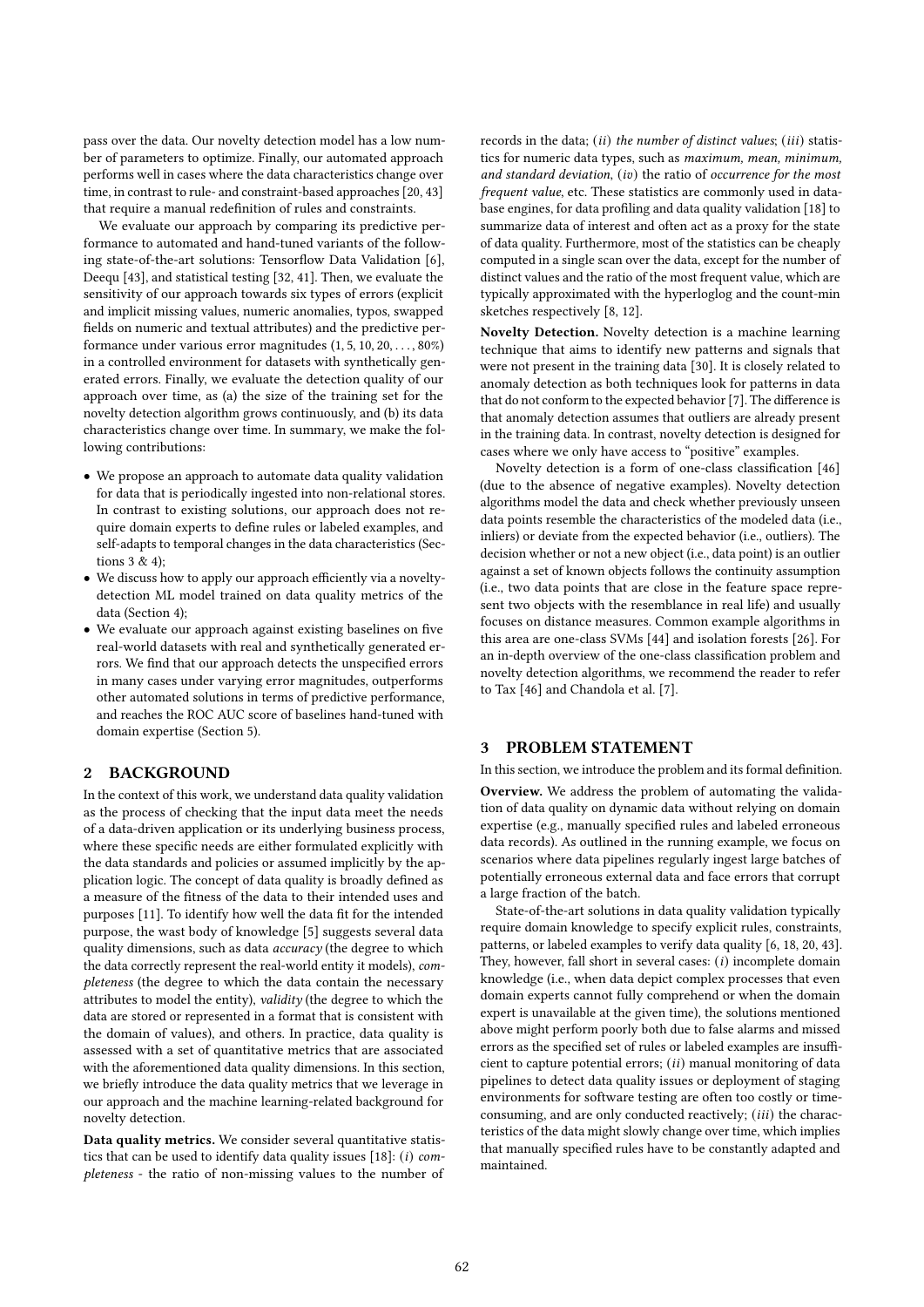These challenges motivate an automatic approach to data quality validation that does not rely on manually specified rules or labeled examples and self-adapts to changes in data characteristics.

Assumptions. For the given use case of the regular ingestion of large batches of a growing dataset, we consider previously observed and successfully ingested data partitions to be of "acceptable" data quality. This assumption is based on our experience with real-world use cases: It is common in production to define principal business and operational performance indicators and monitor them carefully to evaluate business outcomes. For our retail company running example, products that are placed in the wrong category due to various errors lead to negative customer reports or low service ratings, or via incident reporting and tracking systems. This negative feedback serves as a proxy that affects key performance indicators and catches the attention of the responsible staff at some point in time. This, in turn, triggers retrospective analysis. If devastating errors would have occurred in the previously observed data partitions, they would have been detected and fixed after a given time. If errors do not trigger a negative response from the devops engineers or the business after some period of time, we assume that the downstream task is robust to them. Furthermore, existing error detection or data quality validation methods require domain expertise. We focus on real-world scenarios where domain expertise is not available that, in turn, render the majority of data quality monitoring tools inapplicable.

Formal problem statement. Given a structured dataset  $D$  of chronologically ordered partitions  $d_1, \ldots, d_{t-1}$ , each having domain  $A = A_1, \ldots, A_M$ , we have to predict upon the arrival of a new partition  $d_t$  whether this partition is of acceptable quality or it is potentially corrupted w.r.t. a set of data quality metrics  $Q = Q_1, \ldots, Q_G$ . We map this problem to a "one-class classification" problem [46] where every partition  $d_i$  is represented by a feature vector  $\mathbf{x}_{d_i} = (x_1, \dots, x_G) \in \mathbb{R}^G$  of the data quality metrics  $Q$  that are computed on every attribute  $A_i$  of that partition and a boolean label  $y_{d_i}$ , which denotes whether the quality of the batch is acceptable or not. However, we only have access to positive examples during training (hence the term "one class" classification). The classification task is to decide whether a future batch  $d_t$  can be considered of acceptable quality (i.e., represents an inlier) or deviates from the state of data quality of the previously observed data batches (i.e., represents an outlier). The main challenge is to model the "acceptable" data in an automated manner, without external specification of the domain or examples of "erroneous" data that have insufficient data quality.

#### 4 APPROACH

Next, we discuss our approach for automating data quality validation of newly observed data batches based on the problem definition we presented in the previous section.

Overview. Figure 1 illustrates our approach: for every observed partition  $d_1, \ldots, d_{t-1}$ , we model the features  $x_{d_i}$  via a set of descriptive statistics computed from the partition  $\spadesuit$  . We train a novelty detection model [38] on the resulting feature vectors that learns the characteristics of "acceptable" data <sup>2</sup>. In order to check a new data batch  $d_t$ , we compute its feature vector  $x_t$  via the chosen descriptive statistics  $\bigcirc$ . Next, we apply the novelty detection model to label the new batch as acceptable or erroneous based on the learned decision boundaries of the model  $\bullet$ . With every new data partition  $d_t$ , we re-train the novelty detection model as the training set grows with  $t$ . Our method can be integrated into

data pipelines to raise alerts about potential degradation of data quality automatically. Note that our approach does not rely on domain expertise expressed in the form of rules, constraints, or labeled data. Still, it remains valid in cases where the task definition is relaxed (e.g., domain knowledge is partially available or some error types are expected).



Figure 1: Overview of the approach: for every observed partition (gray tables), we compute a set of descriptive statistics as a feature vector (green, Step 1). We train a novelty detection model that learns the characteristics of acceptable data (Step 2). For the upcoming data partition (blue table), we compute its feature vector (Step 3) and let the model decide whether it is similar to the previously observed data partitions or not (Step 4). In this example, a missing value in column "A" and a numerical outlier in column "B" (red) affect the completeness metric and numeric statistics of the feature vector  $x_t$ . That, in turn, raises an alert.

**Descriptive statistics as features.** For every attribute  $A_i$  of the partition  $d_i$ , we compute several quantitative measures that correspond to the underlying data quality metrics (see Section 2):

- Completeness the ratio of not-NULL values;
- Approximate count of distinctive values the hyperloglog [12] approximation of the number of distinctive values;
- Ratio of the most frequent value the count sketch [8] approximation of the number of occurrences for the most frequently repeated value, normalized by the batch size;
- Maximum, mean, minimum, and standard deviation for numeric data types;
- Index of peculiarity [33] for textual data. Index of peculiarity is based on the bi- and trigram tables of a textual attribute and reflects the likelihood of the hypothesis that trigrams in a given word are produced from the same data source that produced the trigram table. This index is originally applied for detection of typographical errors and facilitates detection of typos in text or a "peculiar" occurrence of symbols in words.

$$
I(T) = \frac{1}{2} (\log n(xy) + \log n(yz)) - \log n(xyz)
$$
 (1)

Equation 1 represents the index of peculiarity for a trigram  $T = (xyz)$ , where  $n()$  denotes the number of occurrences for a selected bi- or trigram in a textual attribute. Index of peculiarity for a sentence is the root-mean-square aggregation of indices for each trigram that this sentence contains.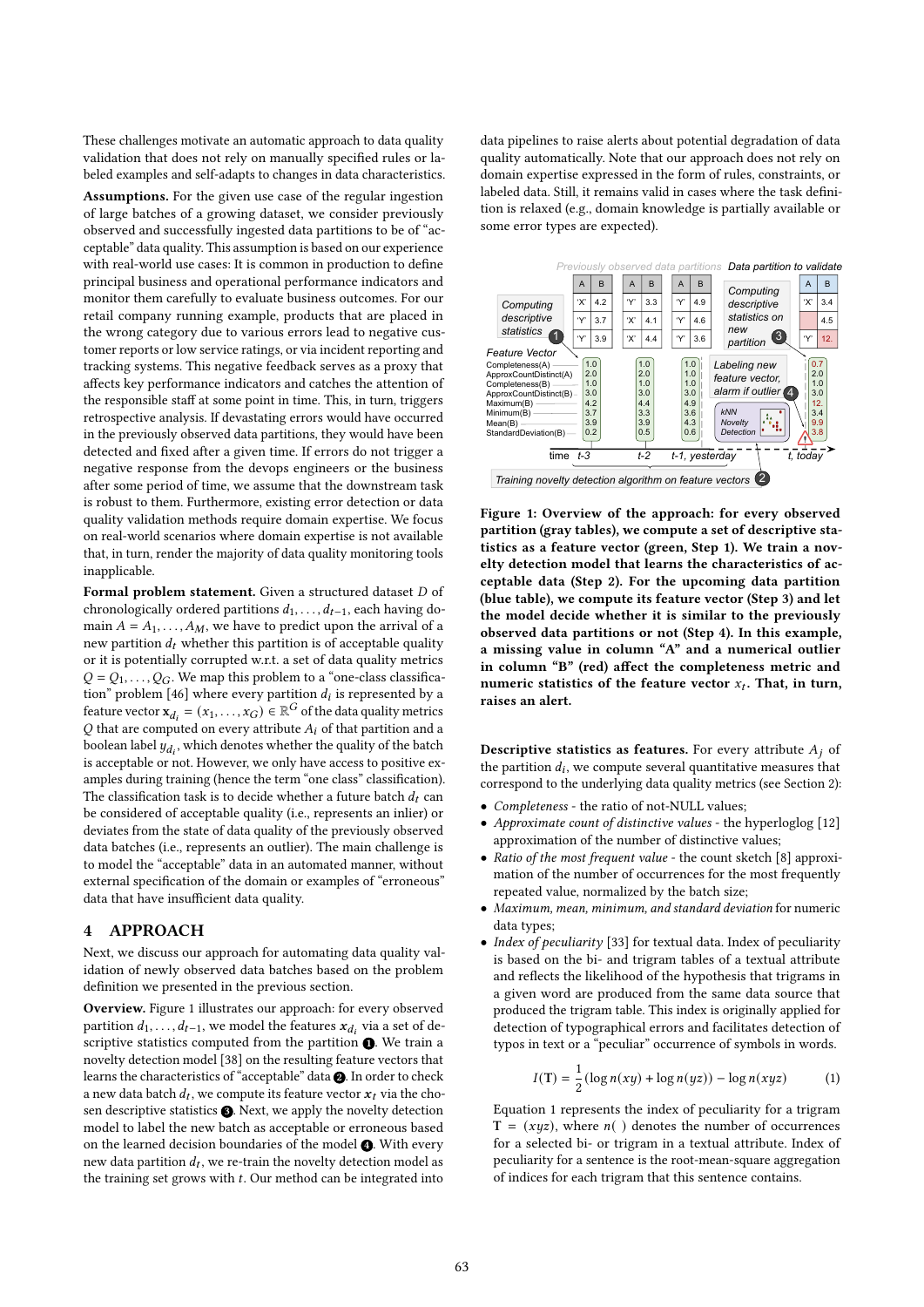| Algorithm 1: Pseudocode of our approach. |  |  |  |  |  |  |  |
|------------------------------------------|--|--|--|--|--|--|--|
|------------------------------------------|--|--|--|--|--|--|--|

|                         | <b>Input: t</b> , query raw data partition; $\bf{k}$ , the number of neighbors; |
|-------------------------|---------------------------------------------------------------------------------|
|                         | X, descriptive statistics for previously ingested data partitions;              |
|                         | <b>contamination</b> , the proportion of outliers in X;                         |
|                         | dist, distance measure (e.g., Euclidean, Manhattan);                            |
|                         | agg, distance aggregation strategy for k nearest data points.                   |
|                         | <b>Output: label</b> , query data point <b>t</b> is inlier/outlier              |
| $\mathbf{1}$            | Initialize array statistics; array distances;                                   |
| $\mathbf 2$             | list <i>num met</i> of metrics for numeric data types;                          |
| 3                       | list <i>gen met</i> of metrics for other data types.                            |
| $\overline{\mathbf{4}}$ | foreach <i>attribute</i> $A \in t$ do                                           |
| 5                       | metrics = $num\_met$ if type(A) is numeric else gen_met                         |
| 6                       | foreach metric $\in$ metrics do statistics append (metric(A))                   |
|                         | 7 end                                                                           |
|                         | s foreach $x \in X$ , tree = BallTree(X, dist) do                               |
|                         | /* .getDist $(x, k)$ returns distances to k nearest                             |
|                         | neighbors of x; $agg(array)$ is an aggregation                                  |
|                         | function such as mean, median, or max<br>*/                                     |
| 9                       | $distances.append(agg(tree.getDist(x, k))$                                      |
|                         | 10 end                                                                          |
|                         | /* percentile(x,q) computes q-th percentile of x<br>$\star/$                    |
|                         | 11 <i>threshold</i> = percentile( $distances$ , (1 - contamination))            |
|                         | $/*$ outlier if aggregated distance from t to $k$ nearest                       |
|                         | neighbors exceeds <i>threshold</i> , else inlier<br>$\star/$                    |
|                         | 12 return $\arg(tree.getDist(statistics, k)) < threshold$                       |
|                         |                                                                                 |

We concatenate attribute-level statistics into a univariate numeric vector. Depending on the number of attributes and their data types, the feature vector varies in length from one dataset to another, where the length remains constant for partitions of the same dataset. We normalize the resulting feature vectors to a scale of 0 to 1. We chose these statistics based on two criteria: (a) low computational complexity and (b) mapping to the error types that often occur in real-world scenarios [47]. For a particular error type that we investigate, we consider statistics that act as proxies for this error type more descriptive than others in detecting data quality degradation. By a proxy we mean a quantitative measure that is expected to change when a particular error occurs (e.g., numeric outliers are likely to affect the statistical distribution of the attribute [18]). There is no single metric that is more descriptive than others for all the given error types. Preliminary results show that specifying only the descriptive statistics that we expect to be changed when an error occurs increases performance of our approach. This happens because, in low-dimensional feature spaces, data points are more distinct and distance-based methods perform better. However, assuming "zero domain knowledge" and unknown error types, we cannot control the choice of descriptive statistics in practice and, thus, train our approach on all statistics. As discussed in Section 2, most of these statistics can be computed in a single scan over the data. Furthermore, we treat the sequence of feature vectors that we collect over time (i.e.,  $t_{start}, \ldots, t-1$ ) as separate data points in the training set. Note that this modeling decision does not preserve the order of these feature vectors.

Choice of the novelty detection algorithm. Given the nature of the challenge at hand, i.e., "zero domain knowledge" or unknown error types, only positive examples are available for training. We thus choose one-class classification algorithms (i.e., novelty detection, see Section 2) as the main candidates for our approach. In this work, we considered several candidates for the novelty detection (ND) algorithm: Angle-based Outlier Detector

(ABOD), Feature Bagging ensemble for the Local Outlier Factor (FBLOF), Histogram-base Outlier Detection (HBOS), Isolation Forest, and the K Nearest Neighbors algorithm with both the maximum and the mean distance aggregation scheme (KNN and Average KNN, respectively) [30, 31]. To choose one particular ND algorithm for our approach, we conduct preliminary experiments on one dataset (Amazon Review, monthly data partition) and three types of errors (explicit and implicit missing values on all attributes, numeric anomalies on the attribute "overall") with 30% of synthetically introduced errors per data batch, in order to determine which algorithm yields better predictive performance on the one-class classification task (for more details, see Section 5). We deliberately chose one dataset and a subset of error types under investigation to avoid overfitting and the selection bias for the evaluation procedure. Table 1 depicts the predictive performance metrics (ROC AUC score [22]) for all the ND candidates, as well as the break-down of the false positive and false negative results. We report the ROC AUC measure as it takes into account both the type-I and type-II errors. Furthermore, it is insensitive to imbalanced datasets and preferred in practice to other performance metrics such as accuracy or F1 score. In our preliminary experiments, we computed other performance metrics alongside the ROC AUC score. We noticed that, since our evaluation scenario introduces a balanced case where a negative counterpart exists for every positive example, accuracy, F1 and ROC AUC scores report similar values. Based on the preliminary results, we chose the k-Nearest Neighbor algorithm with the mean aggregation scheme [38]. This algorithm consistently outperformed other ND candidates on all three error types and produced no false positive results, meaning that no erroneous data batches were labeled as "acceptable". The second best-performing candidate is the Angle-Based Outlier Detection method [23] that yielded comparable predictive performance yet took an order of magnitude longer to train the model and infer the labels.

Nearest-neighbor-based novelty detection. For every data point in the feature space, the k-Nearest Neighbor (kNN) algorithm calculates the average distance to its  $k$  nearest neighbors and learns a threshold to decide what data points to consider inliers or outliers [2]. The kNN algorithm has a contamination hyperparameter that defines a ratio of data points that are assumed to be incorrectly labeled as inliers. Hence they are labeled as outliers in the training data. This scheme internally translates the one-class classification problem into a standard binary classification problem where the examples of both classes are present. The algorithm utilizes the Ball tree[35] space partitioning data structure - a binary tree where each node represents a multi-dimensional hypersphere (i.e., ball) of partitioned data points. This data structure provides properties that are useful for efficient k-nearest neighbor search. All data points in the training set are represented with distances to their  $k$  nearest neighbors. Depending on the design decision, these distances are aggregated into a single numeric value with one of the available aggregation strategies (e.g., mean, median, max). These numeric values are used to learn a decision boundary to differentiate inliers and outliers - a data point is considered an outlier if its aggregated distance to k nearest neighbors exceeds the learned threshold. The threshold is defined with the contamination hyperparameter c that is translated into the  $(1 - c)$ th percentile of the array of aggregated distance for the whole training set. Figure 1 provides a pseudocode representation of the KNN algorithm.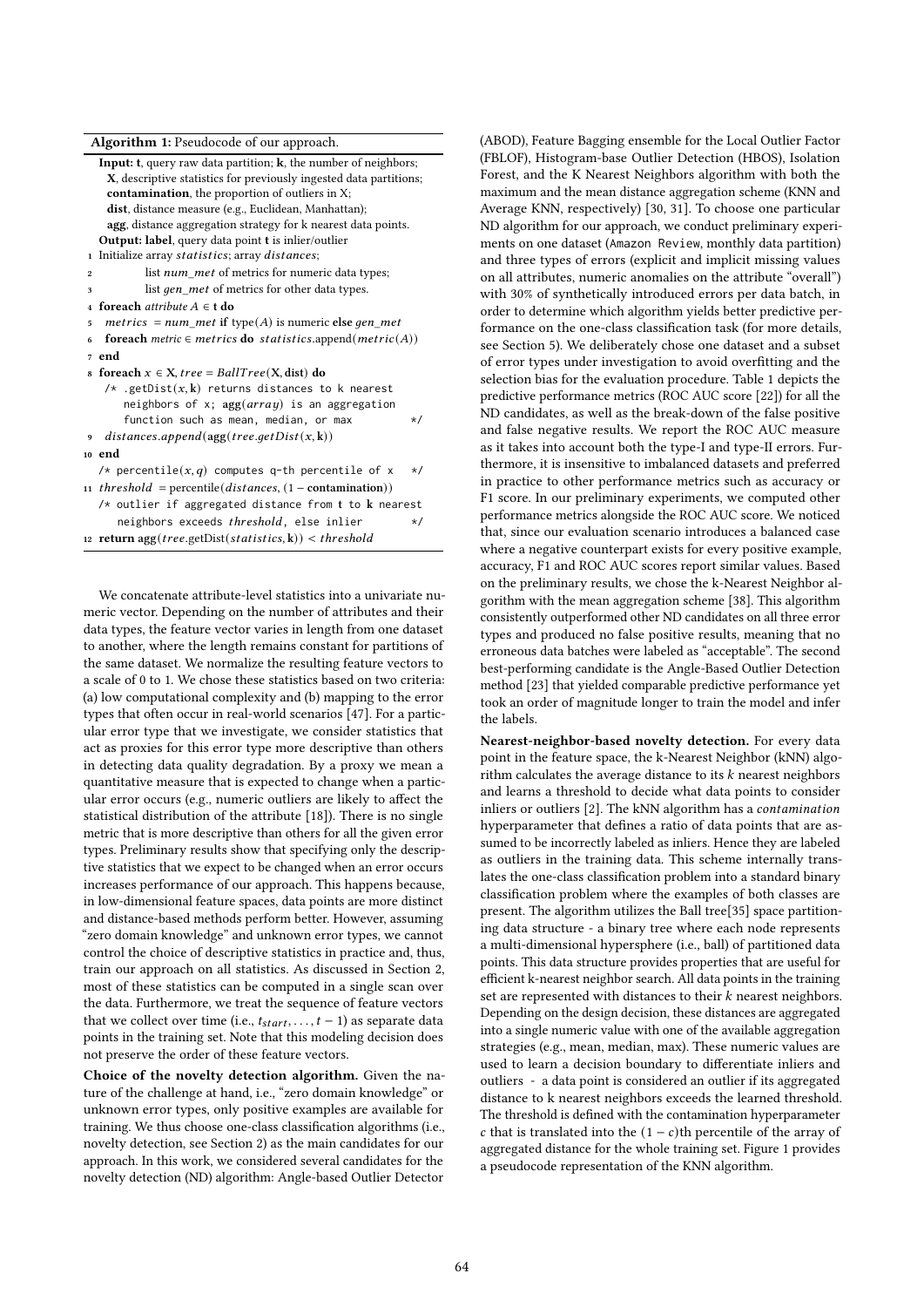Table 1: Results of the preliminary experiment on performance evaluation for 7 novelty detection algorithms. Three error types under investigation are explicit and implicit missing values, and numeric anomalies, depicted as "Explicit MV", "Implicit MV", and "Anomaly" respectively. We measure predictive performance with the ROC AUC score (AUC), as well as the number of true positive (TP), false positive (FP), false negative (FN), and true negative (TN) results, where FPs are associated with the misclassification rate and FNs - with the false alarm rate.

| ND Algorithm            | Error type  | <b>AUC</b> | TP  | FP       | FN | TN  |
|-------------------------|-------------|------------|-----|----------|----|-----|
|                         | Explicit MV | .9213      | 178 | $\theta$ | 28 | 150 |
| One-class SVM           | Implicit MV | .9213      | 178 | $\Omega$ | 28 | 150 |
|                         | Anomaly     | .9691      | 178 | $\theta$ | 11 | 167 |
|                         | Explicit MV | .9382      | 178 | $\Omega$ | 22 | 156 |
| <b>ABOD</b>             | Implicit MV | .9382      | 178 | $\theta$ | 22 | 156 |
|                         | Anomaly     | .9691      | 178 | $\theta$ | 11 | 167 |
|                         | Explicit MV | .9353      | 178 | $\Omega$ | 23 | 155 |
| <b>FBLOF</b>            | Implicit MV | .9382      | 178 | $\theta$ | 22 | 156 |
|                         | Anomaly     | .9662      | 178 | $\theta$ | 12 | 166 |
| <b>HBOS</b>             | Explicit MV | .5814      | 60  | 118      | 42 | 136 |
|                         | Implicit MV | .5505      | 60  | 118      | 42 | 136 |
|                         | Anomaly     | .9297      | 176 | 2        | 23 | 155 |
|                         | Explicit MV | .7331      | 27  | 151      | 18 | 160 |
| <b>Isolation Forest</b> | Implicit MV | .5280      | 27  | 151      | 17 | 161 |
|                         | Anomaly     | .8764      | 146 | 32       | 12 | 166 |
|                         | Explicit MV | .9325      | 178 | $\theta$ | 24 | 154 |
| <b>KNN</b>              | Implicit MV | .9325      | 178 | $\theta$ | 24 | 154 |
|                         | Anomaly     | .9662      | 178 | $\theta$ | 12 | 166 |
|                         | Explicit MV | .9382      | 178 | $\theta$ | 22 | 156 |
| Average KNN             | Implicit MV | .9382      | 178 | $\theta$ | 22 | 156 |
|                         | Anomaly     | .9719      | 178 | $\theta$ | 10 | 168 |

Gu et al. [15] present an extensive statistical analysis of nearest neighbor algorithms and report that recent work on this family of methods reaches state-of-the-art performance on novelty detection tasks. Based on the preliminary experiment, we confirm that the kNN novelty detection method performs on par with other approaches or outperformed them, both in terms of the predictive performance and execution time.

Modeling decisions. Next, we discuss several modeling decisions for our kNN-based approach. We choose the Euclidean distance metric as the most commonly used distance measure for the  $\mathbb{R}^G$  feature space, and leverage the average distance to  $k$  neighbors as an aggregation strategy. Based on preliminary experiments, this decision led to consistently higher predictive performance compared to other settings. Alternative strategies are choosing the largest distance among  $k$  neighbors or computing the median. A systematic comparison of kNN algorithms with different distance measures revealed that both the "largest" and the "median" aggregation schemes happen to be less robust than averaging in our setting.

We set the number of neighbors  $k$  to aggregate the distance measure to a low factor of five. The variation of this parameter did not lead to significant changes in the predictive performance during the preliminary experiments. The kNN novelty detection algorithm is also parameterized with the contamination parameter [19]. This parameter defines a fraction of data points in the training set to be misclassified as "positive" examples and assumed to be outliers (i.e., false positives). We set the contamination parameter to 1% to keep the ratio of false positives minimal. Table 2: Characteristics of the datasets. The abbreviations depict, in a direct order, the number of records in the dataset, the number of partitions, the total number of attributes, the average number of records in a data partition, the number of numeric, categorical, and textual attributes. We also report the real-world error types that two datasets with the ground truth, **Flights** and **FBPosts**, contain.

| Dataset         | Flights                                 | <b>FBPosts</b>            |                                            | Amazon  | Retail | Drug      |  |
|-----------------|-----------------------------------------|---------------------------|--------------------------------------------|---------|--------|-----------|--|
| # records       | 147640                                  | 11157                     |                                            | 1494070 | 541909 | 161297    |  |
| $#$ part./attr. | 31/9                                    | 53/14                     |                                            | 1665/9  | 305/8  | 3579/6    |  |
| part. size      | $\sim$ 2350                             | $\sim$ 105                | ~1.897                                     |         | ~1776  | $\sim$ 45 |  |
| N/C/T           | 1/4/0                                   | 4/3/2                     | 2/1/4                                      |         | 2/5/1  | 2/2/1     |  |
| Dataset         | Flights                                 |                           | <b>FBPosts</b>                             |         |        |           |  |
| Errors, %       | values, 8-38%                           | explicit/implicit missing | wrong encoding, 16%                        |         |        |           |  |
|                 | mat, 95%                                | incomplete datetime for-  | syntactic errors and trans-<br>lation, 18% |         |        |           |  |
|                 | other syntactic/semantic<br>errors, 60% |                           |                                            |         |        |           |  |

We aim to minimize the number of data points in the training set that are considered to be falsely classified as "inliers". We base this decision on our assumption that all the data partitions are of "acceptable" quality, and no misclassification occurs. Preliminary experiments showed that setting the contamination parameter to 1% leads, on average, to relatively higher predictive performance compared to other values (including 0). Note that automated hyperparameter tuning schemes are challenging in the case of one-class classification problems, as we do not have labels for both of the classes - acceptable and erroneous data.

Application to our example scenario. Based on the running example, imagine the engineering team to apply the proposed approach as a data quality monitoring tool to validate incoming data batches before running data preprocessing and indexing jobs. When a new data batch is examined and no alerts are raised, data pipelines work without any difference and run the downstream preprocessing and indexing job. In case an alert is raised, the team starts a debugging process and applies further error detection and correction strategies. If the method caught the erroneous data batch correctly, the team fixes it and released the quarantined batch back to the pipeline. In the case of false alarms, the data is returned without alterations. The critical point is when the erroneous data batch passes data quality checks and goes further to the downstream pipeline without the errors being fixed (i.e., false positives). In this case, system crashes and degradation in the predictive performance of the underlying ML model might occur.

## 5 EVALUATION

In this section, we introduce our experimental setup and discuss datasets and metrics for our evaluation. We conduct several experiments. First, we compare the predictive performance of our approach to automated and hand-tuned variants of the following state-of-the-art solutions: Tensorflow Data Validation [6], Deequ [43], and statistical testing [32, 41]. Then, we evaluate the sensitivity of our approach towards six types of errors (explicit and implicit missing values, numeric anomalies, typos, swapped fields on numeric and textual attributes) and the predictive performance under various error magnitudes (1, 5, 10, 20, . . . , 80%)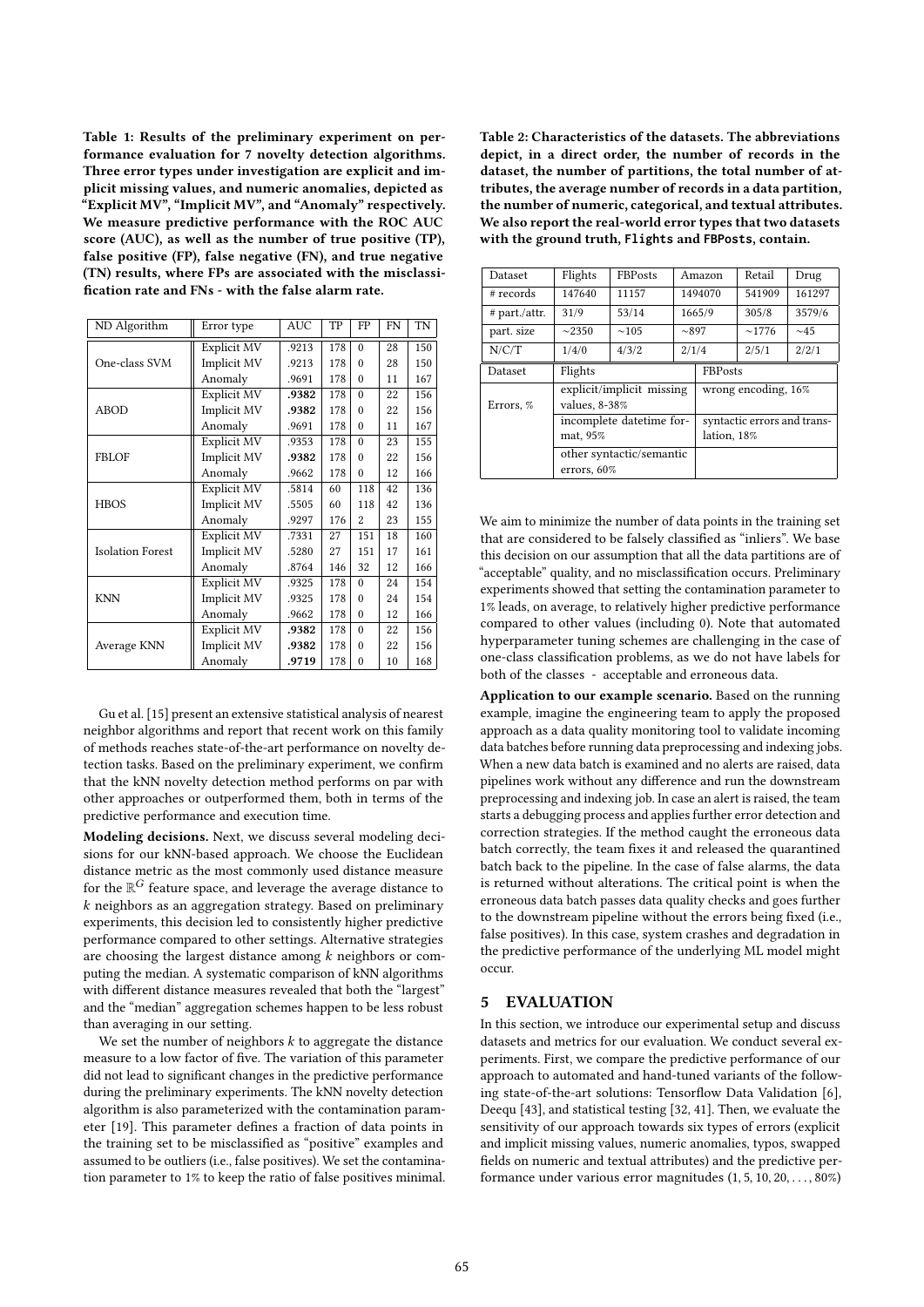in a controlled environment for datasets with synthetically generated errors. Finally, we evaluate the detection quality of our approach over time, as (a) the size of the training set for the novelty detection algorithm grows continuously, and (b) its data characteristics change over time.

#### 5.1 Experimental Setup

We evaluate our proposed approach as follows. We experiment with a relational dataset that is partitioned by a chosen temporal attribute (e.g., a creation timestamp for every record). This allows us to simulate our target scenario of the daily ingestion of new data batches in a data pipeline. For every data point that corresponds to a particular day  $t$ , we use the previously observed partitions from timestamp 0 to  $t - 1$  as training data for our approach. Then, we take both the partition  $d_t$  and a corrupted version  $\hat{d}_t$  as a counterpart, pass it to our model, and have it predict whether the partition is of acceptable data quality or not. Data partitions of acceptable quality are those that do not affect KPIs and usually depend on the downstream ML task. However, to decouple our experimental evaluation from the underlying ML task, we consider partitions of acceptable data quality the ones that do not contain any errors. We apply standard binary classification metrics such as the area under the ROC curve (ROC AUC score [22]) to evaluate how well the approach performs. We also report confusion matrices to analyze misclassification and false alarm rates.

Datasets. We experiment on five publicly available real-world datasets from different application domains. For two of them, we have access to both the erroneous and the cleaned versions of the data [25]. The other three do not contain any errors, we thus generate the errors synthetically [9, 14, 16]. For details, see Table 2.

Datasets with ground-truth errors. The  $Flights<sup>1</sup>$  dataset [25] contains flight status data that is aggregated from 38 different data sources (the airline and the airport websites, third-party web resources). Each record represents a particular flight on a particular day and includes attributes such as the scheduled departure/arrival, the actual departure/arrival, and the departure/arrival gates.  $FBPosts<sup>2</sup>$  is a dataset of crawled Facebook posts for which we have chronological information, as well as the erroneous and the manually cleaned versions of the data (using OpenRefine [24]). The dataset contains information about a sample of posts - their title, content type, text, the week it was written, the domain and the image URL, the number of likes, and the web page it was crawled from. Missing values are the most common error type for this dataset. Both datasets have an attribute that defines the chronological order and enables splitting them into partitions. Two variants of each dataset, the one with errors occurred and the one where the errors are fixed, are provided. We utilize these variants as partitions of acceptable data quality and their corrupted counterparts for our evaluation scenario.

Datasets without ground-truth errors. Amazon Review [16] and the Online  $\,\rm{Retail}^3$  [9] are two retail datasets. The Amazon Review<sup>4</sup> dataset contains information about product reviews: their ID, title, category, brand, sales ranking, and related products. The Online Retail dataset contains historical transactional data from a UK-based retailer. It includes the invoice number, customer

ID, country, quantity, description, and the unit price of a product being purchased. The third dataset contains information about Drug Reviews<sup>5</sup> [14]. It includes the name of a drug, medical conditions this drug has been designed for, ratings and reviews, the review date, and the number of users who considered this review useful. All three datasets have a mix of numeric and categorical attributes. They also contain an attribute that defines chronological order and enables partitioning, but we do not have ground-truth errors available for them.

Synthetic error types. In order to experiment with the datasets that do not provide ground truth, we inject six types of synthetic errors. We choose these types of errors because (a) they are commonly encountered in real-world use cases in industry and mentioned by many practitioners [6, 18] and (b) the majority of them is used as example error types in the research field of error detection [1, 27, 28, 34, 47]. We briefly describe these error types below.

- Explicit missing values empty cells in the data as a result of wrong data collection or integration (e.g., left outer join of two tables) or, simply, an optional field in a web form that was never filled by the end-user and, thus, assigned as NULL while crawling. We remove a fraction of the values of an attribute, replacing them with NULLs;
- Implicit missing values empty cells in the data that are encoded with values of an attribute's data type that semantically represent a missing value, e.g., a string 'NONE' or a numeric value out of the attribute's domain. In practice, implicit missing values are the result of missing value imputations mechanisms that are implemented in a data pipeline. We replace a fraction of the values of an attribute with 'NONE' values for textual fields or encode it as 99999 for numeric fields.
- Numeric anomalies unexpected numeric values as a result of malfunctioning sensors, errors in scaling or type casting (e.g., change of measurement units from centimeters to meters, wrong parsing of csv files due to commas as decimal separators, etc.). For continuous numeric attributes, we corrupt a fraction of the values by replacing them with Gaussian noise that is centered at the mean value of the attribute and has a standard deviation that is scaled randomly from the interval of 2 to 5;
- Swapped numeric fields misplacement of numeric values as a result of user mistake or wrong parsing, such as swapping the length and the width values of a retail product. We choose two numeric fields in the dataset and swap a fraction of the values from one attribute to another and vice versa;
- Swapped textual fields analogous to swapped numeric fields on textual attributes, misplacement of textual values as a result of user mistake or wrong parsing, such as swapping the first name and the surname values of in a user registration form. We choose two textual fields in the dataset and swap a fraction of the values from one attribute to another and vice versa;
- Typos unexpected spelling in textual attributes either due to user mistakes or errors in parsing (e.g., wrong encoding). We apply the "butterfinger" strategy that randomly replaces a fraction of letters in textual attributes with other letters that are neighbors on a "qwerty" keyboard layout.

Given the error types and descriptive statistics under investigation, sampling strategy does not have major effects on predictive performance of our approach in most cases. For instance, explicit

 $^{\rm 1}$ http://lunadong.com/fusionDataSets.htm

 $^{2}$ https://github.com/sergred/automating-data-quality-validation-data

<sup>3</sup>http://archive.ics.uci.edu/ml/datasets/Online+Retail/

<sup>4</sup>http://jmcauley.ucsd.edu/data/amazon/

<sup>5</sup>https://archive.ics.uci.edu/ml/datasets/Drug+Review+Dataset+%28Druglib.com%  $29$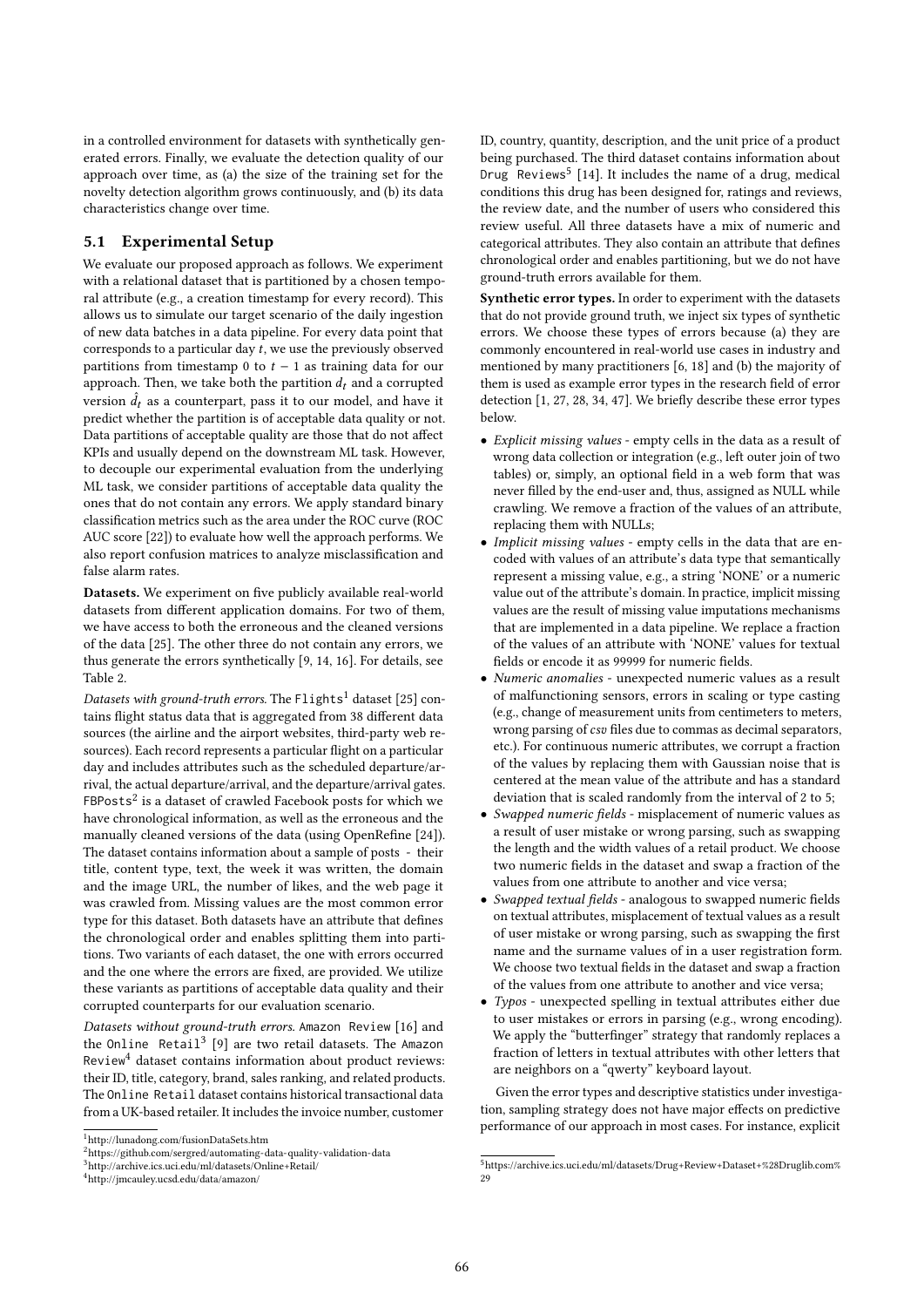

Figure 2: Comparison of the predictive performance of the proposed approach against three baseline solutions: Tensorflow Data Validation, Deequ, and statistical testing. The subplots represent three different training settings where the baselines learn from (a) only one recently observed data partition, (b) a combination of the last three data partitions, and (c) all the observed partitions. The TFDV and Deequ baselines are evaluated in their fully automated variant and a hand-tuned variant applying domain expertise. The bar chart shows that our approach outperforms the other automated baseline solutions and reaches the predictive performance of the hand-tuned baselines. The automated variants of the baselines tend to be conservative and produce false alarms in the majority of cases.

missing values would change the completeness measure, no matter wherein the data partition this error occurs. We use uniform distribution for error generation in the evaluation setup.

Hardware specification. We use an Ubuntu workstation with 8 Intel i7-8550U CPU cores (1.80GHz) and 24Gb RAM. We run all the algorithms with a single process and thread, with an exception of one baseline solution - Deequ library - that is built on top of Spark and runs at scale.

## 5.2 Comparison to Baselines

In our first experiment, we compare the predictive performance of our proposed approach ( "avg. kNN" in Figure 2) to the existing baseline solutions: Tensorflow Data Validation [6], Deequ [43], and statistical testing [32, 41]. The purpose of this experiment is to evaluate whether our automated approach can reach the performance of hand-tuned state-of-the-art solutions.

Baselines. We compare the proposed approach against several existing solutions. As the first baseline, we use univariate statistical tests to detect shifts in data distribution between the previously observed data partitions and the current batch as an indicator of errors. We use two tests - the Kolmogorov-Smirnov test to detect shifts in continuous numeric attributes [32], and the Pearson's Chi-squared test to detect shifts in frequency distribution for categorical values [41]. For every attribute of a data partition, we run one statistical test that gives a  $p$ -value as a measure of whether the data values in the current batch come from different data distribution than the values in previously observed data partitions. We choose a test based on the attribute's data type (numerical or textual data) and compare the outcome to a common threshold of 0.05. Note that we apply Bonferroni correction to account for multiple tests.

We also use the Tensorflow Data Validation library [6] (TFDV) to detect data schema violations as an indicator of erroneous partitions. TFDV uses data profiling techniques to model the state of acceptable data quality by inferring their schema - attribute names, data domains, various constraints (e.g., on data distribution, uniqueness, sparsity, etc.). Then, it tests new data against inferred constraints and raises alerts upon schema violation as a signal for potential degradation of data quality. Domain experts use automated schema inference to facilitate data profiling and analysis but they have to hand-tune the schema to keep it upto-date. In addition to the automated version of TFDV, we apply a hand-tuned version where we define its data schema based on data profiling and manual monitoring of data batches. This

setting aims to compare our approach to a baseline solution that exploits domain expertise.

Lastly, we include the Amazon Deequ library [42] and utilize its declarative data quality constraints to validate the data. Similar to the TFDV baseline, we evaluate Deequ in both an automated variant and a hand-tuned variant. In the former, Deequ runs data profiling and constraint suggestion algorithms to generate data unit tests to validate the quality of data partitions. In the latter, we utilize a hand-tuned variant where we manually define the checks to apply based on data profiling and inspection.

Evaluation scenario. For a relational dataset  $d$  comprised of chronologically ordered partitions  $d_{t_1}, \ldots, d_{t_n}$  and timestamps  $t_1, \ldots, t_n$ , we sequentially pick a timestamp  $t_k$  within the interval start  $\lt k \lt n$ , where start is a predefined timestamp number to start with and  $n$  is the number of available partitions. We select start as 8 in order to limit the minimum size of the training set to 8 data points. We show the partitions  $d_{start}, \ldots, d_{t_{k-1}}$  as training data to each approach.

For the datasets with the ground truth, we leverage the handlabeled "dirty" versions  $\hat{d}_{t_1}, \ldots, \hat{d}_{t_n}$  of these partitions for the evaluation. We give both the clean data partition  $d_t$  and its corrupted counterpart  $d_{\hat{t}}$  to each approach, and let it decide whether the data batch is of acceptable quality or contains errors. In this experiment, we use only the datasets with available ground truth to compare the predictive performance in real-world cases with unspecified error types, error magnitudes, and real-world temporal changes in data characteristics.

For each approach, we record two predictions at each timestamp  $t_k$  in the interval start <  $t < n$  - one label for the partition  $d_t$  and for the erroneous counterpart  $\hat{d}_t$  respectively. We compute the ROC AUC score based on the recorded prediction labels and the ground truth, where  $d_t$  has the "inlier" label, and  $\hat{d}_t$  has the "outlier" label. We evaluate the automated baseline solutions in three different settings, where the automated inference is based on (a) the last, (b) three last, and (c) all previously observed partitions with no further alteration of the derived rules, constraints, or patterns, to ensure systematic comparison of our approach in a fully automated mode. With the first two settings (one and three data partitions), we evaluate whether using only the most recent data is sufficient for the automated baseline solutions to learn the state of "acceptable" data quality accurately and fast. In contrast, the third setting is applied in order to evaluate the predictive performance of baselines that take the whole training set into account and include "far-in-the-past" data partitions.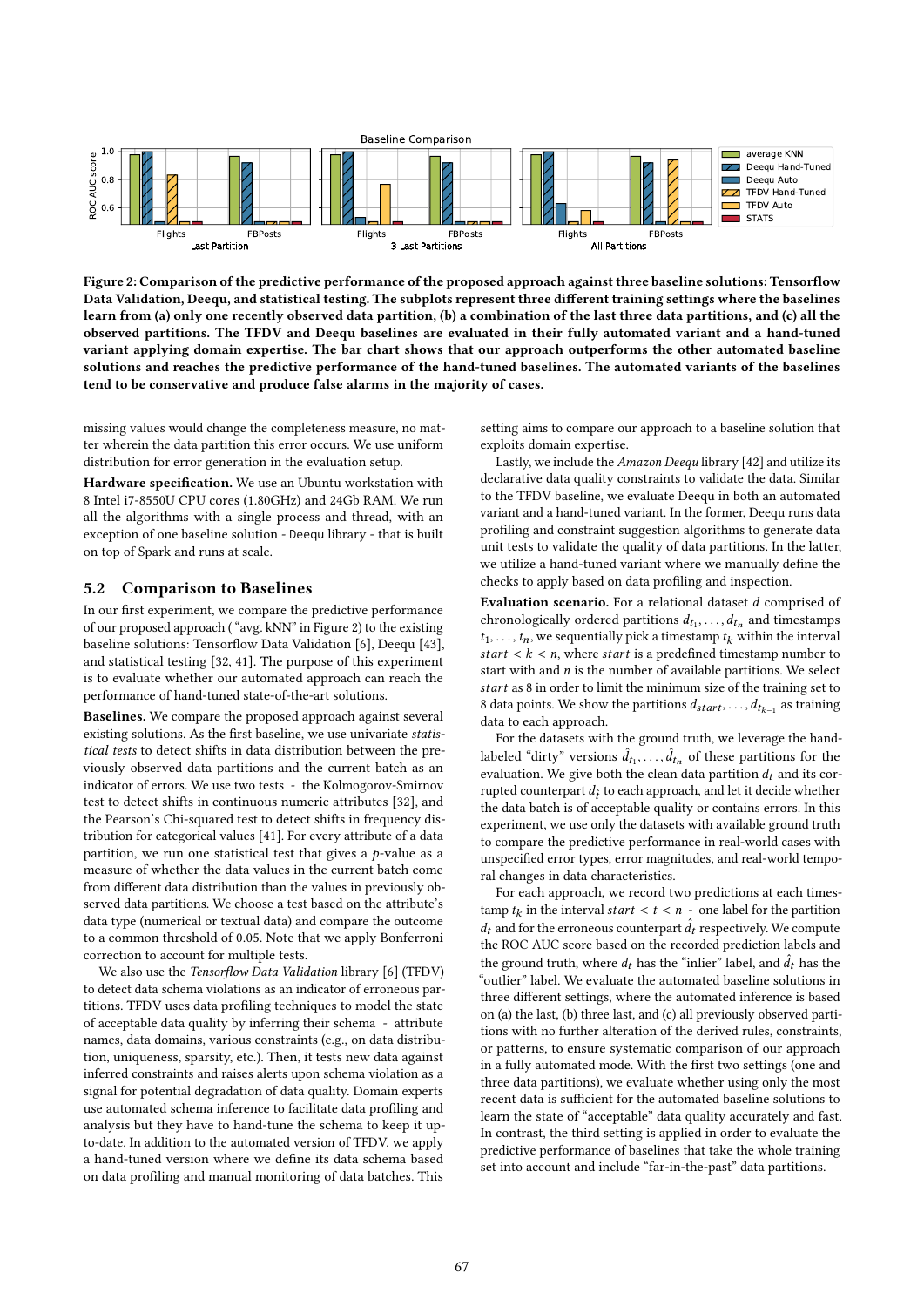For the given experimental scenario and datasets, we spent approximately two hours per dataset for data profiling, manual inspection, and configuration of Deequ and TFDV via programming interfaces. For Deequ, we implemented declarative unit tests for data. For TFDV, we adjusted thresholds to allow for particular fractions of previously unseen data and specified data ranges. We must point out, however, that hand-tuning involved analysis of the ground-truth clean data. In this way, we simulated a "domain expert" who knows what errors are expected in the data. In real-world use cases that assume "zero domain knowledge", the analysis we conducted might be infeasible.

Results. Figure 2 depicts the comparison of the predictive performance of our approach ("Average KNN", green) against the three baseline solutions: Tensorflow Data Validation (yellow), Deequ (blue), and statistical testing (red). The bar charts report predictive performance on the Flights and the FBPosts datasets under three different training settings. The baselines learn from (a) only one recently observed data partition ("Last Partition", left), (b) a combination of the last three data partitions ("3 Last Partitions", center), and (c) all the observed partitions ("All Partitions", right). Tensorflow Data Validation and Deequ baselines are evaluated in both the fully automated mode and in their hand-tuned variant.

The results indicate that our approach outperforms other automated baseline solutions and reaches the predictive performance of hand-tuned baselines (ROC AUC score of 95%, whereas the hand-tuned Deequ solution reaches 100% and 92% on the Flights and FBPosts datasets, respectively). Other automated solutions tend to produce false alarms in the majority of cases. We attribute this to the fact that the automated baseline solutions are "conservative" and strict in terms of their chosen constraints, and thereby produce false alarms in the majority of cases.

Table 3 depicts average execution times for both our approach and the baselines. It shows that, on average, our approach is at least one order of magnitude faster than the baseline solutions. High computational efficiency is associated with the fact that both the descriptive statistics and the KNN algorithm are easy to compute and train. Since the Deequ library is built on top of Spark, this baseline takes more time to check data quality metrics for small datasets due to the large overhead for parallel computation. However, we assume that Deequ might be more efficient on large-scale data, where other baseline solutions would perform reasonably slower.

Discussion. The errors in the dataset are mostly missing values or inconsistencies due to data integration (e.g., different datetime formats for different records). To be precise, 95% of the arrival and departure time information have an inconsistent date-time format, with a large fraction of the data missing. Inconsistencies in the datetime format lead to two problems - either the year is omitted, in which case several data preprocessing techniques replace the missing value with the default year 1970, or the day and month values are swapped as the solution has no means of distinguishing these values. 63% of the arrival and departure gates information is inconsistent in the following ways: (1) presence of explicit and implicit missing values; (2) the missing value encoding differs (e.g., '-', '-', 'Not provided by airline'); or (3) the information is semantically incomplete (e.g., the 'Gate 2' value is replaced with the value 'Terminal 8, Gate 2', etc.). Since the cleaned version of the dataset was provided semi-automatically, most of the records which contained missing values were imputed where possible (e.g., by aggregation) or omitted as there

Table 3: Average execution time (in seconds) for baseline comparison. We compare our approach (Avg. KNN) against three baselines (Deequ, Tensorflow Data Validation, and statistical testing), each of them computed in three modes, where (a) one last, (b) three last, and (c) all previously observed partitions are used for training. The table shows that the average execution time of our approach is one order of magnitude faster than the baselines.

| Candidate    | Mode   | <b>Flights Data</b> | <b>FBPosts</b> Data | Amazon Data      |  |
|--------------|--------|---------------------|---------------------|------------------|--|
| Avg. KNN     |        | $0.042 + 0.001$     | $0.006 + 0.001$     | $0.215 + 0.087$  |  |
|              | 1 Last | $0.322 + 0.018$     | $0.313 + 0.020$     | $0.782 + 0.358$  |  |
| Deequ        | 3 Last | $0.381 + 0.026$     | $0.329 + 0.022$     | $1.560 + 0.800$  |  |
|              | All    | $1.115 + 0.382$     | $0.468 + 0.084$     | $6.937 + 5.427$  |  |
|              | 1 Last | $0.141 + 0.043$     | $0.036 + 0.008$     | $6.679 + -3.380$ |  |
| <b>TFDV</b>  | 3 Last | $0.295 + 0.060$     | $0.058 + 0.014$     | $7.479 + -3.753$ |  |
|              | All    | $1.388 + 0.702$     | $0.126 + 0.060$     | $14.40 + -9.940$ |  |
|              | 1 Last | $0.189 + 0.025$     | $0.160 + 0.035$     | $11.30 + 3.575$  |  |
| <b>STATS</b> | 3 Last | $0.194 + 0.067$     | $0.189 + 0.061$     | $20.20 + 6.613$  |  |
|              | All    | $0.204 + 0.069$     | $0.379 + 0.439$     | $105.6 + 30.80$  |  |

Table 4: Confusion matrices for the baseline comparison. Analogous to Table 3, we compare our approach against three baselines in three different modes. We evaluate TFDV and Deequ baselines in their fully automated variant and a hand-tuned variant applying domain expertise.

|                           |        | Flights Data |          |                |           | <b>FBPosts</b> Data |                         |                |    |
|---------------------------|--------|--------------|----------|----------------|-----------|---------------------|-------------------------|----------------|----|
| Candidate                 | Mode   | TP           | FP       | FN             | <b>TN</b> | TP                  | FP                      | FN             | TN |
| Avg. KNN                  |        | 30           | 0        | 1              | 29        | 52                  | $\bf{0}$                | 5              | 47 |
|                           | 1 Last | 30           | $\Omega$ | 30             | $\Omega$  | 50                  | $\overline{\mathbf{c}}$ | 51             | 1  |
| Deequ                     | 3 Last | 30           | $\theta$ | 28             | 2         | 52                  | $\Omega$                | 52             | 0  |
|                           | All    | 30           | $\theta$ | 22             | 8         | 52                  | $\theta$                | 52             | 0  |
| Deequ                     | 1 Last | 30           | $\theta$ | $\Omega$       | 30        | 48                  | 4                       | 4              | 48 |
| Hand-Tuned                | 3 Last | 30           | $\Omega$ | $\Omega$       | 30        | 48                  | 4                       | 4              | 48 |
|                           | All    | 30           | $\theta$ | $\theta$       | 30        | 48                  | 4                       | $\overline{4}$ | 48 |
| <b>TFDV</b>               | 1 Last | $\theta$     | 30       | $\theta$       | 30        | $\Omega$            | 52                      | $\Omega$       | 52 |
|                           | 3 Last | 24           | 6        | 8              | 22        | $\Omega$            | 52                      | $\Omega$       | 52 |
|                           | All    | 28           | 2        | 23             | 7         | $\theta$            | 52                      | $\theta$       | 52 |
| <b>TFDV</b><br>Hand-Tuned | 1 Last | 21           | 9        | $\mathfrak{D}$ | 28        | $\Omega$            | 52                      | $\Omega$       | 52 |
|                           | 3 Last | 0            | 30       | $\Omega$       | 30        | $\Omega$            | 52                      | $\Omega$       | 52 |
|                           | All    | $\Omega$     | 30       | $\theta$       | 30        | 50                  | 2                       | 4              | 48 |
| <b>STATS</b>              | 1 Last | $\Omega$     | 30       | $\Omega$       | 30        | $\Omega$            | 52                      | $\Omega$       | 52 |
|                           | 3 Last | $\Omega$     | 30       | $\Omega$       | 30        | $\Omega$            | 52                      | $\Omega$       | 52 |
|                           | All    | $\Omega$     | 30       | $\Omega$       | 30        | $\Omega$            | 52                      | $\Omega$       | 52 |

were no means to guarantee the correct missing value imputation scheme. 18% of the categorical attribute 'contenttype' have implicit missing value 'nan' or syntactic mismatch in categories (e.g., a combination of German and English words for 'article'). 16% of the attribute 'text' have the wrong encoding.

Our approach performs well on the given datasets and reaches a ROC AUC score of 95%. Many of the baseline solutions, however, perform on the level of random guessing. Further analysis reveals that these baselines label the majority of the data partitions as erroneous (See Table 4). The reason why the data partitions are labeled as erroneous is due to the conservative default settings of the baseline solutions, as they are primarily designed to strictly detect data quality degradation and have false alarm rates as a secondary concern. Further analysis indicates that TFDV presumably detects errors in attributes where we know for certain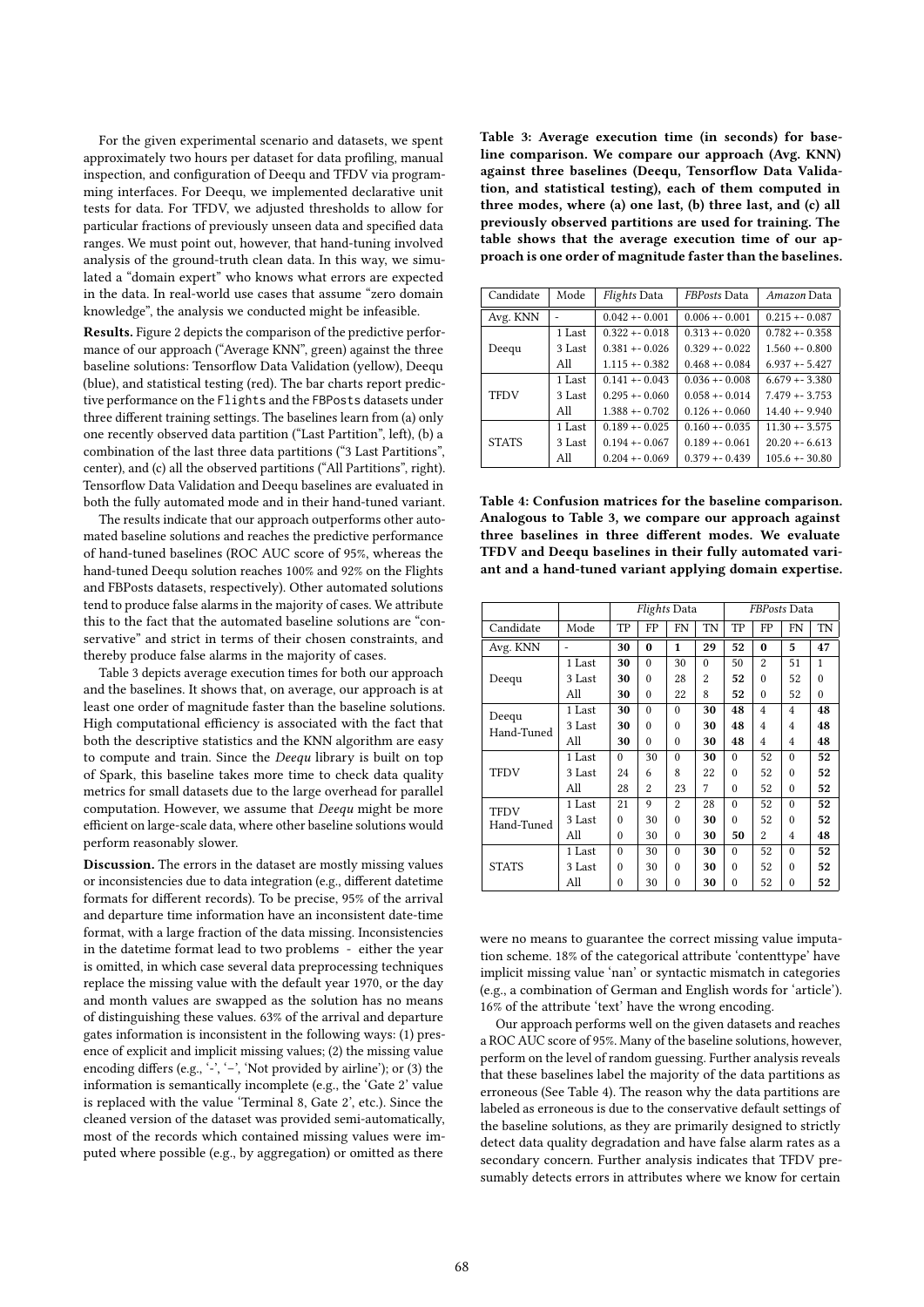

Figure 3: Overview of the predictive performance of our approach on three real-world datasets with synthetically generated errors under varying error magnitude (X-axis, 1 to 80%). We consider six error types: explicit and implicit missing values, numeric anomalies, typos in textual attributes, swapped fields for numeric and textual attributes. We observe two patterns: (a) similar predictive performance regardless of the fraction of errors (flat lines), or (b) gradual growth of the predictive performance towards bigger error magnitude, with the distinctive, more rapid growth for fractions up to 20%.

that there are no errors present. The 'Source' and the 'Flight' attributes of the Flights dataset do not contain errors. However, TFDV detects a violation of data schema as there are previously unseen values in the new batch, so the attribute domain has changed. A similar situation holds for the FBPosts dataset, with one additional type of alert - "non-boolean values" (as FBPosts contains one boolean attribute).

As for the hand-tuned baselines, Deequ reaches a perfect ROC AUC score on the Flights dataset and 92% on the FBPosts with hand-tuned thresholds for the completeness metric. For TFDV, the ROC AUC score ranges from 50 to 82%. The "min domain mass" parameter (i.e., a minimal fraction of data records that have to be included from the inferred data domain) was set to 0 in order to allow for any fraction of previously unseen values in the data partition. Thresholds for the completeness metric were set similarly to the Deequ baseline. This finding highlights that manual data quality monitoring and hand-tuning of existing solutions with the domain expertise is highly dataset-specific and tedious.

Note that, for Tensorflow Data Validation in several settings, the automated variants perform better than the hand-tuned variant. The reason is that the automated variants are retrained after a new data partition becomes available, whereas the hand-tuned variant is specified once on the initial training set (i.e.,  $t_1$  to  $t_{start}$ ).

## 5.3 Sensitivity to Different Error Types and Magnitudes

In this experiment, we evaluate whether our approach detects all error types under varying error magnitudes with the similar predictive performance or whether there are error types that are harder to detect than others.

Evaluation scenario. For every dataset  $d$  with synthetically generated ground truth, we fix the error type and the error magnitude for generating corrupted data partitions  $\hat{d}_t.$  Other than that, the evaluation scenario is identical to the one in Section 5.2.

Results. Figure 3 shows line charts that represent predictive performance of our proposed approach per dataset and error type, where the x-axes of the plot depict the error magnitude. We are interested in the relationship between the predictive performance of our approach and the fraction of errors that are introduced in data partitions. Two distinctive patterns arise in terms of the curve shapes: (a) flat lines represent similar predictive performance regardless of the fraction of errors, whereas (b) the curves with gradual growth towards more significant error magnitudes mean that it is easier to detect degradation in data quality with greater fractions of the data partition being affected.

The latter curves capture rapid increase for smaller fractions of 1 to 20%. The relative difference in predictive performance between the error types varies among the datasets and error magnitudes. Even though the Drug Review and the Online Retail datasets show resemblance in terms of the ROC AUC score, the Amazon dataset exhibits different patterns. For instance, the kNN novelty detection approach shows constant predictive performance rate on Amazon's numeric anomalies but has a "learning curve" for Drug Review or Online Retail.

Discussion. The figure shows that, in general, the predictive performance differs from one error type to another. We attribute this behavior to two findings from the experiment's analysis. First, some types of errors are, in fact, easier to recognize than others. That statement holds for the use cases of manual data quality monitoring that are conducted by domain experts. For instance, an explicit missing value (e.g., a NULL value) is reasonably straightforward to detect even when few data records are corrupted. Other error types, such as numeric anomalies, can be detected only in cases where the ranges of acceptable values are available, or the assumption on data distribution exist [18]. Comparing ROC AUC scores between the error types, error magnitudes, and datasets indicates that predictive performance is dataset-specific and likely depends on scales and domains of every data attribute. In the majority of cases, however, missing values and numeric anomalies can be detected relatively reliably and result in high ROC AUC scores.

For every error type that we investigate, there are descriptive statistics that provide better features for classification. For instance, the completeness measure is more descriptive to detect explicit missing values. Data distribution measures(e.g., mean, standard deviation, minimum, maximum) are more descriptive to detect numeric anomalies. However, there is no single metric that is more descriptive than others for all given error types.

Note that our approach often performs reasonably well in cases of small error magnitudes (already at 10%), when introduced errors drastically affect the descriptive statistics of a data partition. Should our approach be insensitive to a specific error distribution (or particular error types), our approach can be extended by adding another descriptive statistic that is sensitive to this error distribution or error type.

Based on Figure 3, typos (brown) appear to be the hardest error type that we consider in this study. We assume that the index of peculiarity for textual attributes is a direct proxy for this error. However, predictive performance on the Drug Review dataset nearly reaches the level of random guessing, whereas on other datasets it exhibits a slow learning curve. Further experimental analysis reveals several differences between textual attributes on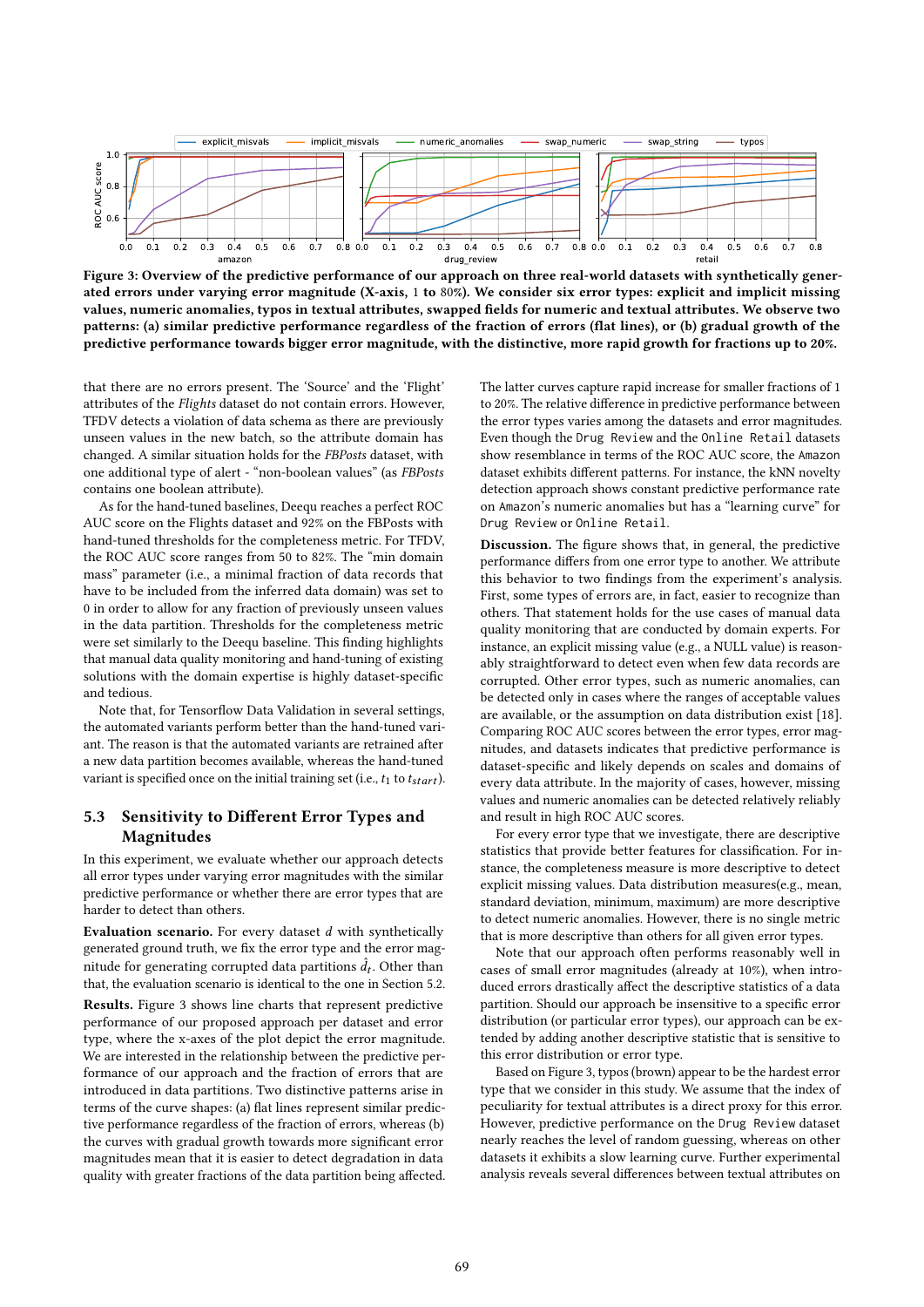the datasets under investigation. Our approach performs well in cases where attributes have categorical values with rather low cardinality and high repetition of values (e.g., country code). It also performs well on long texts such as reviews and descriptions with high a likelihood of word repetition within the data batch. In this case, a typo that is introduced in one word that repeats itself in the data batch yields high chances for this error to be detected by our approach, as this word becomes "peculiar" in the context of the data batch. On the other hand, typos that are introduced in almost-unique words that belong to a dictionary of a textual attribute would not be detected as this error replaces one unique word to another. For several curves that involved textual attributes, there exists a downward trend at the beginning when the training set is small. It happens due to our design decision to keep a constant contamination parameter (see Section 4, "Modeling Decisions"). In cases of small training sets, the kNN algorithm learns a broad decision boundary that leads to false positive results (i.e., where the majority of data points are considered inliers). Only with the growing training set, the decision boundary becomes smaller and yields more accurate results. One preventative measure is to ensure large initial training sets. When this is not possible, another option is to adaptively select larger contamination parameters for smaller training sets.

We obtain several findings regarding the relationship between the predictive performance of our approach and error magnitude. In general, we note two patterns in the curve. The first case is where the ROC AUC score remains approximately constant across all error magnitudes and does not depend on the fraction of corrupted records in a data partition. This happens in cases where a few erroneous records in a data partition are sufficient to affect descriptive statistics and reliably identify the data partition as erroneous. The second case is where the ROC AUC score increases gradually with the growth of the error fraction. In this case, the reason is that detecting data quality degradation becomes easier when more data in the partition are corrupted. One example is the explicit missing values error type. Note that, for this example, a clean partition  $d_t$  might allow for missing values, so that a simple rule of "100% completeness" is not applicable. Thus, the higher the difference between the fraction of missing values in between clean and erroneous data partitions, the higher is the overall ROC AUC score. Note that the shape of the curve and the rate of growth are dataset-specific.

## 5.4 Sensitivity to a Combination of Errors

We also extend the experiment from Section 5.3 to evaluate the sensitivity of our approach to scenarios where a combination of two different error types occurs in the same data partition.

Evaluation scenario. For every dataset  $d$  with synthetically generated ground truth, we fix the error magnitude to 50% for generating corrupted data partitions  $\hat{d}_t.$  We choose an attribute  $A_m$  of every data partition  $d_t$  and apply a pair of error types (if suitable for the attribute's data type). We use all pairwise combinations of error types under investigation. Other than that, the evaluation scenario is identical to the one in Section 5.2. Note that, as we sample the values-to-corrupt uniformly, there is an overlap in selected cells of a data partition  $d_t$  for the first and the second error type of the pair (∼ 40%). For the overlapping values, the second error type overrides the changes made by the first type, resulting in approximate distribution of corrupted values to be 20% of the data partition and 30% respectively. In the case when the union of changes provided by each error type exceeds

50% of the data partition, we uniformly sample changes from the union to ensure total error magnitude of 50%. We compare the predictive performance of our approach to the respective performance when only one of the error types is applied.

Results. For every attribute of every dataset and every applied pair of error types under investigation, we computed three ROC AUC scores: the one where only the first error type is applied to corrupt the data, the one where only the second error type is applied, and one for a combination of applied error types. For all computed scores, we report the mean squared error of 0.028 between the ROC AUC score on a combination of error types and the maximum of ROC AUC scores where only one of the two error types is applied.

Discussion. The results indicate that the predictive performance of our approach in the case when two error types are combined is, on average, close to the performance on a single error type, the "easiest to detect" of the two, taking into account reduced error magnitudes (i.e., when errors corrupt 20-30% of the data partition separately, adding up to a total error magnitude of 50%). We generalize this observation to a combination of more than two error types that corrupt a data partition together.

#### 5.5 Detection Quality over Time

In this experiment, we evaluate the detection quality of our approach over time. The motivation behind this experiment is twofold: (a) the size of the training set for the novelty detection algorithm grows continuously, which might gradually improve predictive performance, and (b) data characteristics are volatile and can change over time, which might lead to the occasional degradation of predictive performance.

Evaluation scenario. For every dataset  $d$  with synthetic errors, we fix the error type for generating corrupted data partitions  $\hat{d}_t$ . We compute two labels for every daily-ingested data partition, one for the clean variant and one for the corrupted counterpart. When we visualize ROC AUC scores over time, we aggregate these labels on a monthly basis and plot line charts with months as X-axes. Other than that, we leverage a setup that is identical to previous experiments.

Results. Figure 4 depicts the line charts that represent changes in the predictive performance of our approach over time, where the x-axis is the monthly time window (for clarity reasons, it is shown by year in the "Drug Review" graph). Two distinctive patterns arise in terms of the curve shape: (a) flat lines represent approximately constant predictive performance, whereas (b) curves with the gradual increase indicate improvements over time and, respectively, with the growing size of the training set (see Drug Review). The latter examples converge to a stable rate and further resemble the behavior of approximately constant predictive performance.

Discussion. The results indicate how the predictive performance of our approach changes over time, with the corresponding growth of the training set for the novelty detection algorithm to learn from. Similar to the previous section, we see two patterns. First, in most of the cases, the average prediction performance does not change significantly over time. This finding might be counter-intuitive at first, as we usually assume that an ML-based algorithm tends to perform better with more data points to train from. The reason for the approximately constant ROC AUC score is that data points that represent erroneous data partitions are likely to be far from the decision boundaries learned by the kNN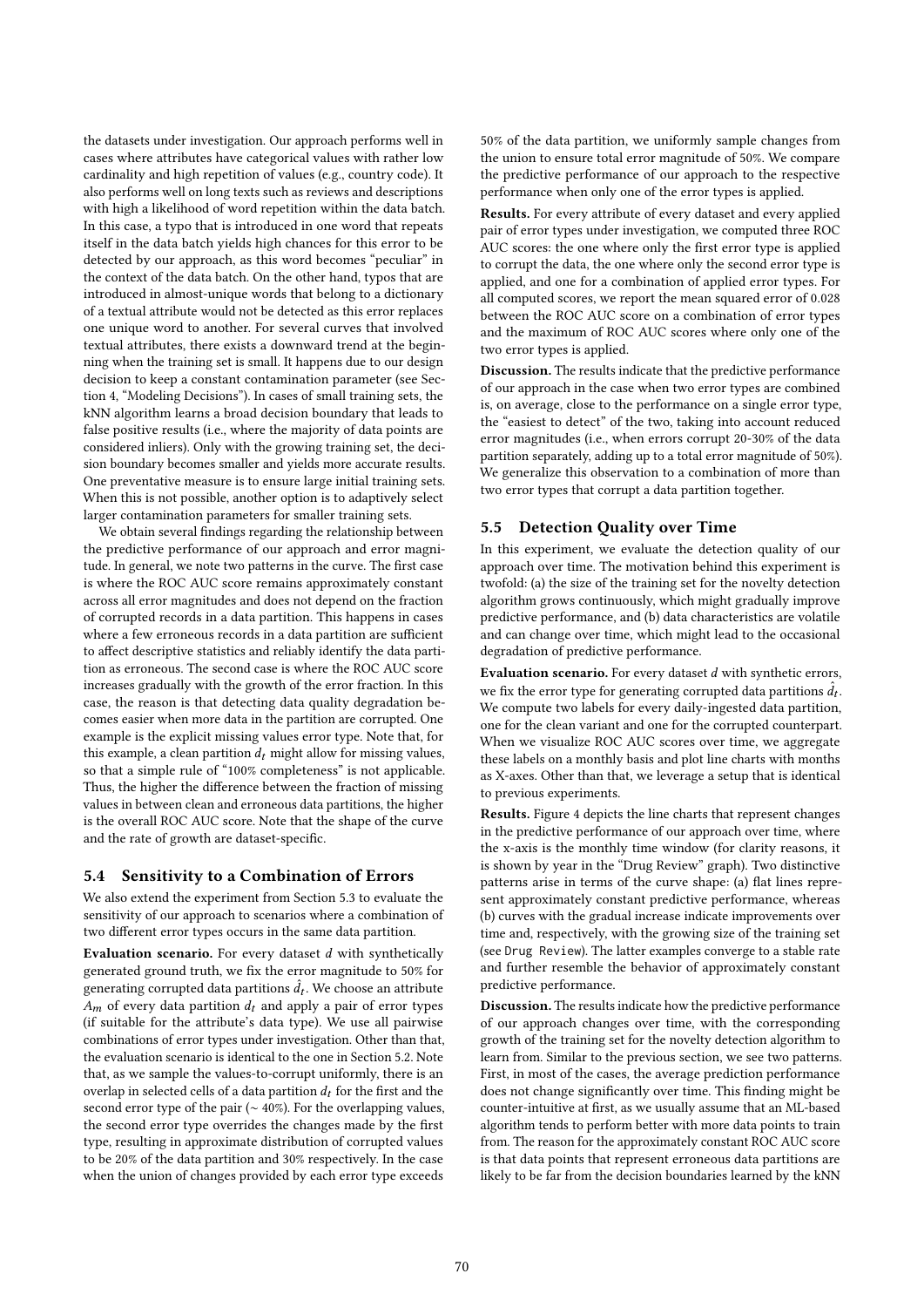

Figure 4: Predictive performance of our approach over time (X-axis). The figure depicts line charts that represent the ROC AUC score for every dataset with the ground truth, per error type over time. Various magnitudes of errors and data attributes are aggregated. The results show that, in the majority of cases, the predictive performance does not improve significantly over time with the growth of the size of the training set. Several cases (Retail, swapped fields and numerical outliers) demonstrate an initial increase of the ROC AUC score, followed by convergence to a stable rate over time. Note that, for the Amazon dataset, line charts that depict missing values, numeric anomalies, and swapped fields error types overlap and are represented by one line (red).

algorithm. These far-off data points (i.e., outliers) are likely to be detected reliably even under the limited size of the training set and, therefore, lead to the stable predictive performance of the kNN novelty detection approach. The second pattern is a gradual increase in the predictive performance in the beginning until we converge to a stable performance rate. Examples are explicit missing values and swapped textual fields for the Drug Review dataset. We attribute this pattern to the insufficient size of the training set to learn the decision boundaries that lead to reliable predictions. We assume that the stage of gradual increase in predictive performance corresponds to the "learning process" of the approach to derive accurate decision boundaries with clear benefits of accumulating more data points to the training set. After convergence, re-training of the approach is necessary to self-adapt to temporal changes in data.

The importance of batch frequency. Preliminary experiments show that, when choosing between daily, weekly, and monthly ingestion frequencies, daily ingestion of data led to relatively higher predictive performance. We associate this phenomenon with larger sizes of the training set.

#### 6 RELATED WORK

We distinguish two lines of research that address related data management issues at different angles - error detection for data cleaning  $[1, 27, 36, 40, 47]$  and data quality validation  $[3, 20, 43]$ . Error detection for data cleaning. The goal of error detection mechanisms is to find the exact data records and attributes that contain errors. Abedjan et al. [1] consider four different categories of error detection solutions: (a) rule violation, (b) pattern violation, (c) outlier detection, or (d) duplicate conflict resolution based systems. Some of the algorithms require rules or patterns to be specified by the end-user. Outlier detection based methods require clean data to be present in order to "learn" what the inliers are and then decide whether particular records deviate from the expected behavior. Our approach follows similar ideas but constructs feature vectors based on the corresponding data quality metrics that are computed over the data partition instead of relying on the raw data itself. This leads to feature vectors of low dimensionality, fast model training, and guarantees numeric representation of feature vectors. The last category, duplicate conflict resolution systems, handles the specific case of duplicate

entities in the data, and does not cover other types of errors. Compared to the existing error detection algorithms, our approach can detect unspecified error types and does not require domain expertise in terms of rules, patterns, or labeled examples.

Data validation. These methods aim to make a decision whether the data is valid w.r.t. particular assumptions. Tensorflow Data Validation [6] models the state of acceptable data quality with the user-defined data schema - attribute names, data domains, various constraints (e.g., on data distribution, uniqueness, sparsity, etc.). It, then, tests new data against the specified constraints and raises alerts upon schema violation. To assist the end-user, initial data schema can be inferred automatically by analyzing reference data (i.e., an "acceptable" data sample). As stated by the authors, schema refinement by domain experts is required to guarantee the performance of the library, and the schema inference functionality is provided as an aid, not a replacement of the domain expert. Data linter [20], on the contrary, validates data against data lints - deviations from accepted practices of data analysis (analogous to code lints - snippets of code that depict deviation from best practices in software engineering). The lints are predefined by the developers of the tool yet are extensible in case customized practices are in place. Another example is the Deequ library for automating the verification of data quality at scale [42], which proposes unit tests for data - a declarative specification of integrity constraints, such as completeness, consistency, syntactic and semantic accuracy, which the end-user needs to specify. Schelter et al. [42] also introduce functionality for automated constraint suggestion based on data profiles (collected descriptive statistics on data attributes). However, this method requires the presence of reference data - a sample of the data population that is considered to be of acceptable quality and is designed to generate suggestions that are validated by a domain expert. The Metanome platform [36] is a tool for data profiling that incorporates numerous algorithms for the detection of functional, order, or inclusion dependencies, as well as cardinality estimation. This method is not a data validation solution as such, but allows to automatically discover patterns from data that later could be used as rules for data quality. Metanome requires "acceptable" data samples to be present for reliable mining of the data quality patterns. As the main purpose of Metanome is data profiling and not directly data quality validation, this framework requires additional rules for detection of data quality issues and cannot be used directly as a data quality validation tool [10].